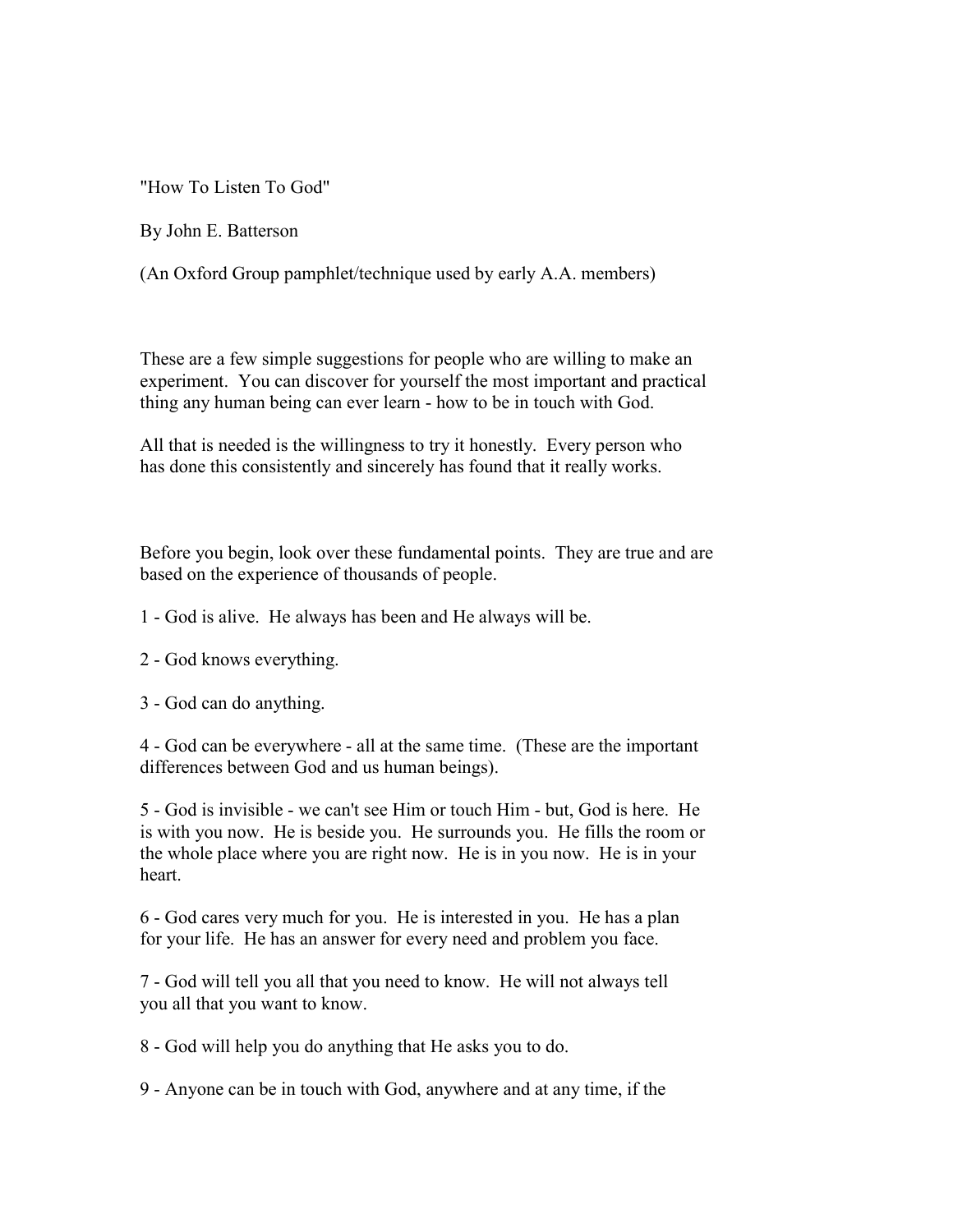conditions are obeyed.

These are the conditions:

To be quiet and still

To listen

To be honest about every thought that comes

To test the thoughts to be sure that they come from God

To obey

So, with these basic elements as a background, here are specific suggestions on How to Listen to God:

## 1 - TAKE TIME

Find some place and time where you can be alone, quiet and undisturbed. Most people have found that the early morning is the best time. Have with you some paper and pen or pencil.

## 2 - RELAX

Sit in a comfortable position. Consciously relax all your muscles. Be loose. There is no hurry. There needs to be no strain during these minutes. God cannot get through to us if we are tense and anxious about later responsibilities.

#### 3 - TUNE IN

Open your heart to God. Either silently or aloud, just say to God in a natural way that you would like to find His plan for your life - you want His answer to the problem or situation that you are facing just now. Be definite and specific in your request.

#### 4 - LISTEN

Just be still, quiet, relaxed and open. Let your mind go "loose." Let God do the talking. Thoughts, ideas and impressions will begin to come into your mind and heart. Be alert and aware and open to every one.

## 5 - WRITE!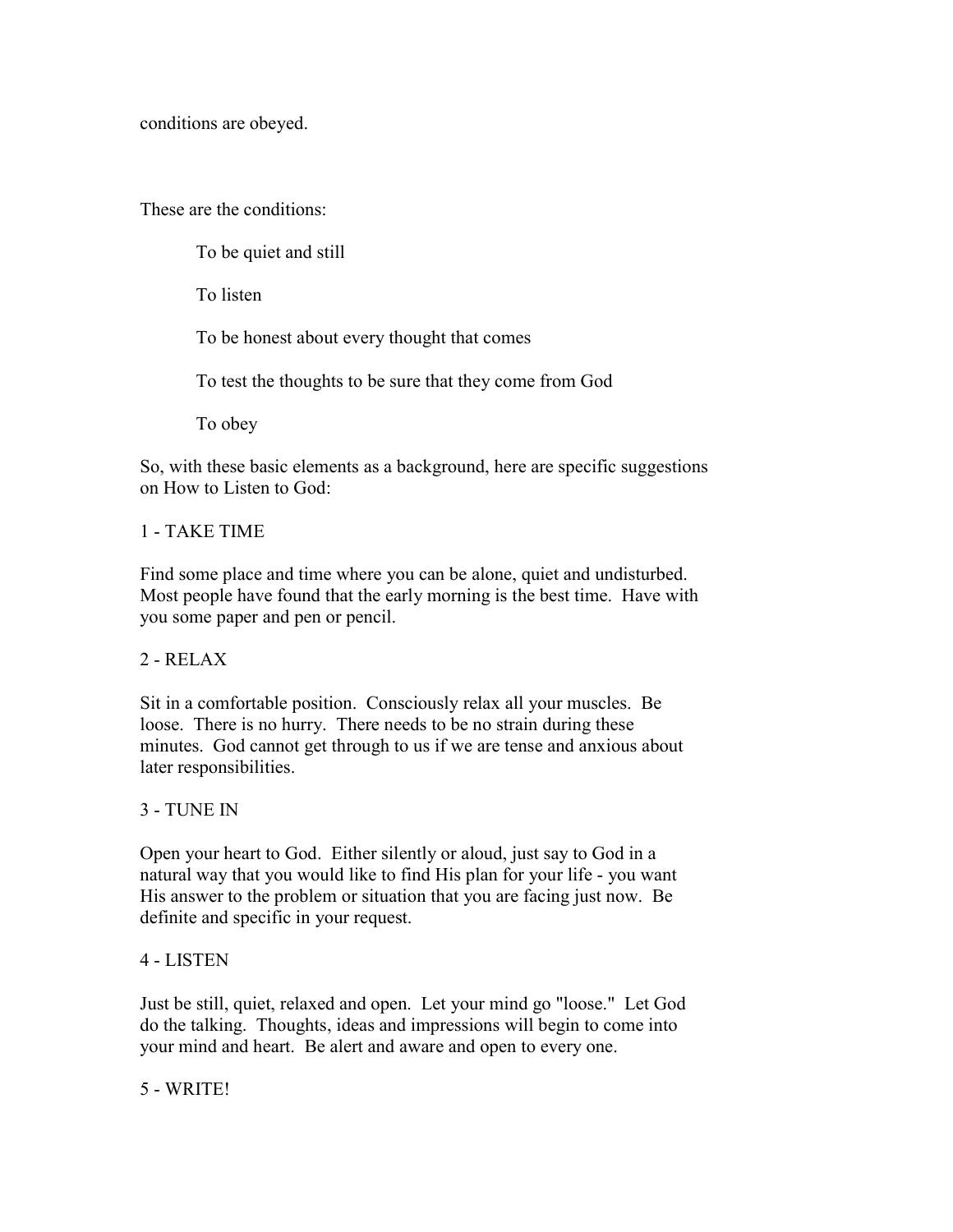Here is the important key to the whole process. Write down everything that comes into your mind. Everything. Writing is simply a means of recording so that you can remember later. Don't sort out or edit your thoughts at this point.

Don't say to yourself:

 This thought isn't important This is just an ordinary thought This can't be guidance This isn't nice This can't be from God This is just me thinking..., etc.

Write down everything that passes through your mind:

Names of people

Things to do

Things to say

Things that are wrong and need to be made right

Write down everything:

 Good thoughts - bad thoughts Comfortable thoughts - uncomfortable thoughts "Holy" thoughts - "unholy" thoughts Sensible thoughts - "crazy" thoughts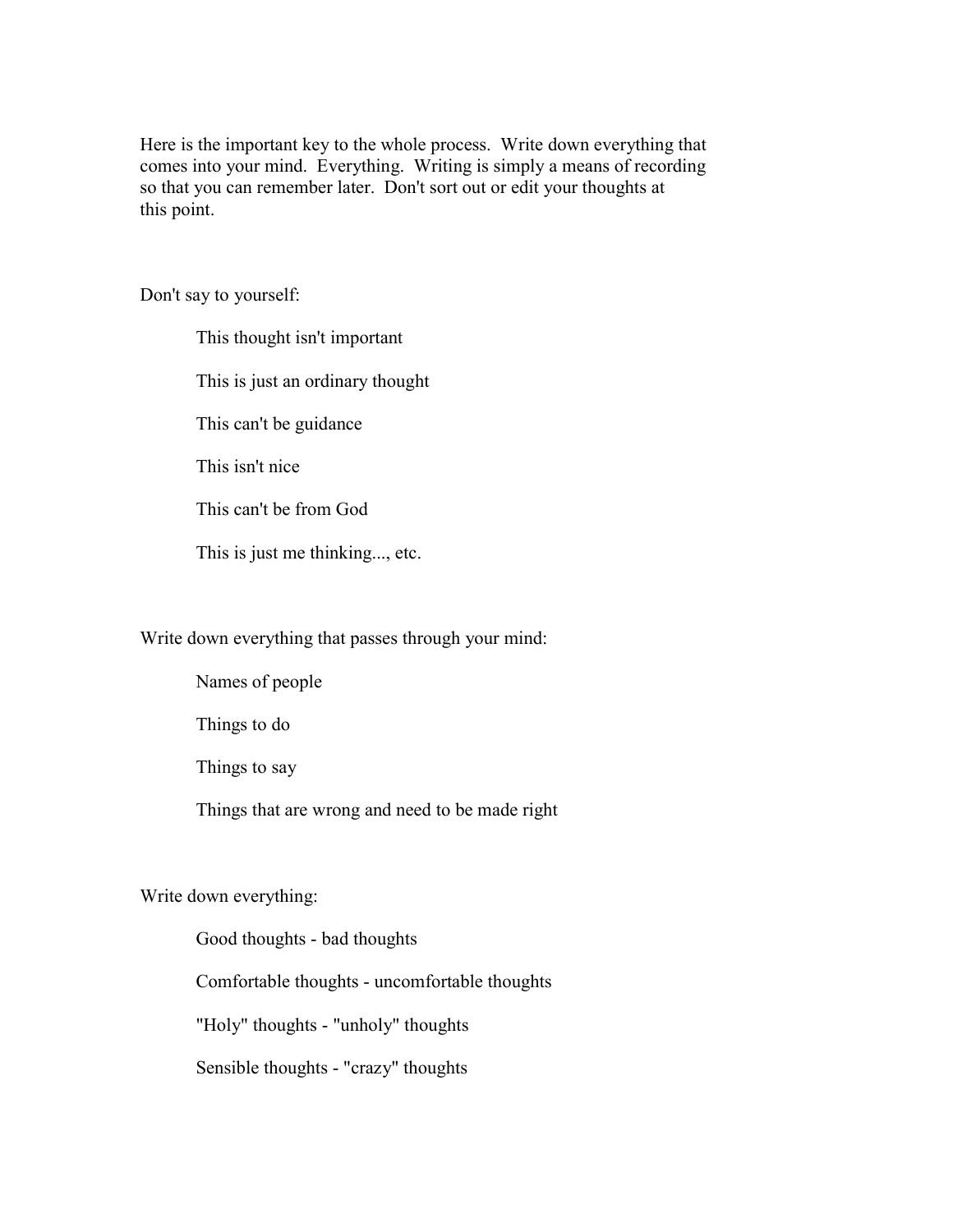Be honest! Write down everything! A thought comes quickly, and it escapes even more quickly unless it is captured and put down.

## 6 - TEST

When the flow of thoughts slows down, stop. Take a good look at what you have written. Not every thought we have comes from God. So we need to test our thoughts. Here is where the written record helps us to be able to look at them.

a) Are these thoughts completely honest, pure, unselfish and loving?

b) Are these thoughts in line with our duties to our family - to our country?

c) Are these thoughts in line with our understanding of the teachings found in our spiritual literature?

# 7 - CHECK

When in doubt and when it is important, what does another person who is living two-way prayer think about this thought or action? More light comes in through two windows than one. Someone else who also wants God's plan for our lives may help us to see more clearly.

Talk over together what you have written. Many people do this. They tell each other what guidance has come. This is the secret of unity. There are always three sides to every question - your side, my side, and the right side. Guidance shows us which is the right side - not who is right, but what is right.

# 8 - OBEY

Carry out the thoughts that have come. You will only be sure of guidance as you go through with it. A rudder will not guide a boat until the boat is moving. As you obey, very often the results will convince you that you are on the right track.

## 9 - BLOCKS?

"What if I don't seem to get any definite thought?" God's guidance is as freely available as the air we breathe. If I am not receiving thoughts when I listen, the fault is not God's.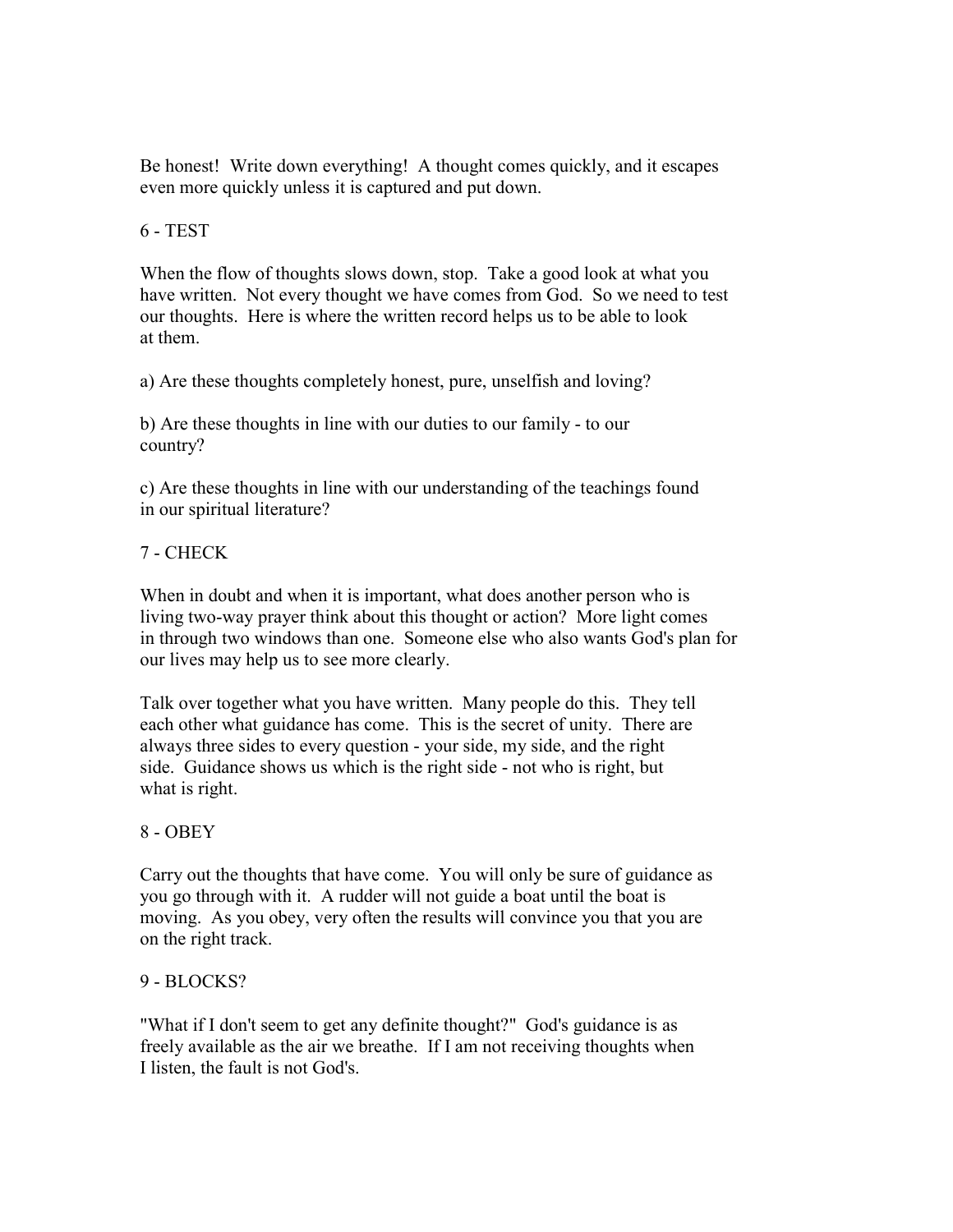Usually it is because there is something I will not do:

Something wrong in my life that I will not face and make right

A habit or indulgence I will not give up

A person I will not forgive

A wrong relationship in my life I will not give up

A restitution I will not make

Something God has already told me to do that I will not obey

Check these points and be honest. Then try listening again.

### 10 - MISTAKES

"Supposing I make a mistake and do something in the name of God that isn't right?" Of course we make mistakes. We are humans with many faults. However, God will always honor our sincerity.

He will work around and through every honest mistake we make. He will help us make it right. But, remember this! Sometimes when we do obey God, someone else may not like it or agree with it. So when there is opposition, it doesn't always mean you have made a mistake. It can mean that the other person doesn't want to know or to do what is right.

"Supposing I fail to do something that I have been told and the opportunity to do it passes?" There is only one thing to do. Put it right with God. Tell Him you're sorry. Ask Him to forgive you, then accept His forgiveness and begin again. God is our Father - He is not an impersonal computer. He understands us far better than we do.

## 11 - RESULTS?

We never know what swimming is like until we get down into the water and try. We will never know what this is like until we sincerely try it.

Every person who has tried this honestly finds that a wisdom, not their own, comes into their minds and that a Power greater than human power begins to operate in their lives. It is an endless adventure.

There is a way of life, for everyone, everywhere. Anyone can be in touch with the living God, anywhere, anytime, if we fulfill His conditions.